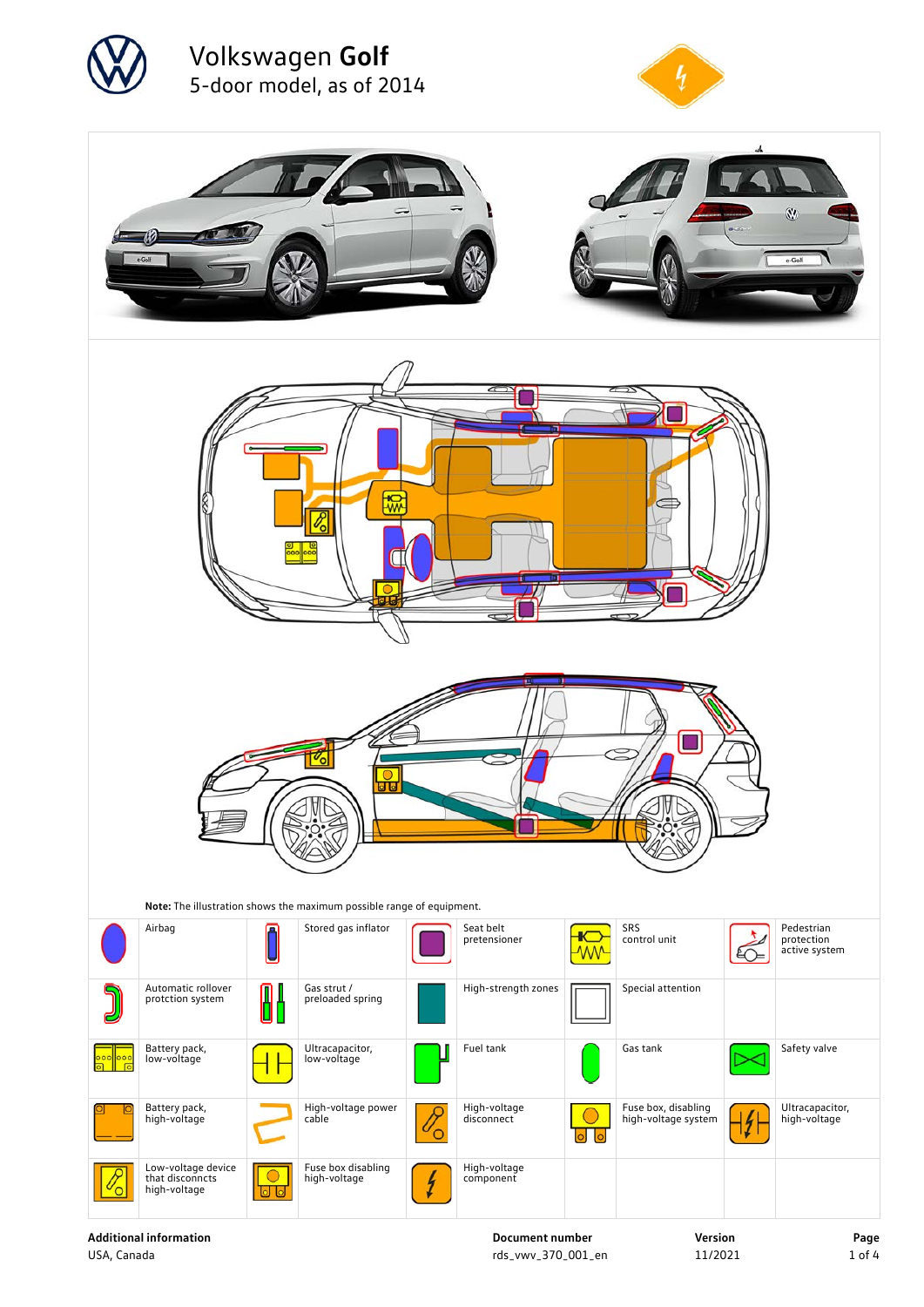

### **1. Identification / recognition**



**Additional information** USA, Canada

**Document number** rds\_vwv\_370\_001\_en **Version** 11/2021

**Page** 2 of 4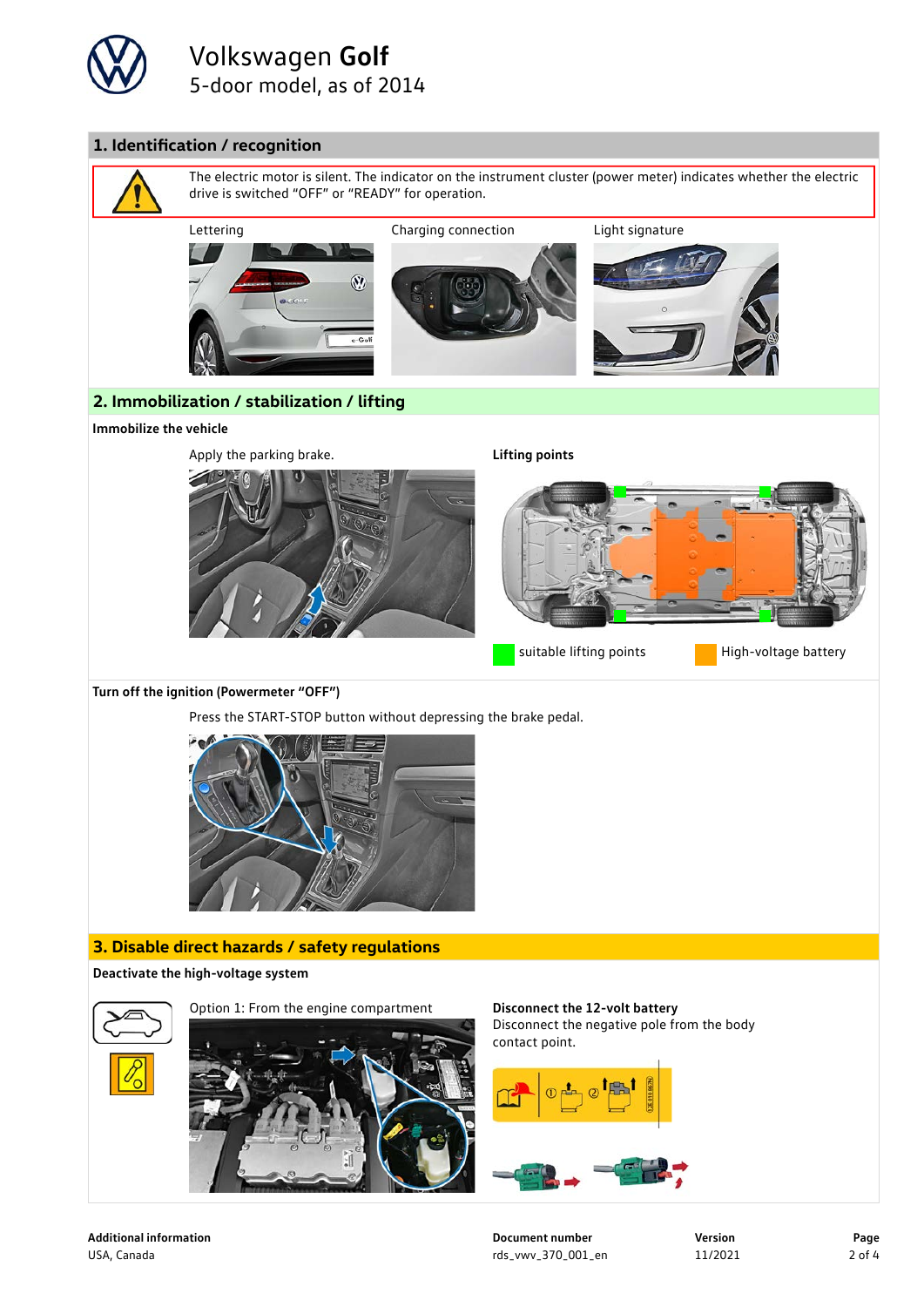![](_page_2_Picture_0.jpeg)

|                                                          | Option 2: from the passenger compartment<br>Do not touch, cut or open high-voltage components and high-voltage batteries!                                                                                   |                                                                             |  |  |  |  |  |  |
|----------------------------------------------------------|-------------------------------------------------------------------------------------------------------------------------------------------------------------------------------------------------------------|-----------------------------------------------------------------------------|--|--|--|--|--|--|
|                                                          | Wear appropriate protective equipment!                                                                                                                                                                      |                                                                             |  |  |  |  |  |  |
|                                                          | In the event of an accident in which the airbags are deployed, the high-voltage system will be automatically<br>deactivated. The high-voltage system is de-energised approx. 20 seconds after deactivation. |                                                                             |  |  |  |  |  |  |
| Disconnect from the charging station (emergency release) |                                                                                                                                                                                                             |                                                                             |  |  |  |  |  |  |
|                                                          | Press and hold the immediate charge button on the charging socket.<br>Simultaneously press the unlocking button in the vehicle key.<br>Remove the charging plug from the charging socket.                   |                                                                             |  |  |  |  |  |  |
|                                                          | 4. Access to the occupants                                                                                                                                                                                  |                                                                             |  |  |  |  |  |  |
|                                                          | ②                                                                                                                                                                                                           | <b>Glass types:</b><br>1 Laminated safety glass<br>2 Toughened safety glass |  |  |  |  |  |  |
|                                                          | 5. Stored energy / liquids / gases / solids                                                                                                                                                                 |                                                                             |  |  |  |  |  |  |
|                                                          |                                                                                                                                                                                                             | 400 V                                                                       |  |  |  |  |  |  |
|                                                          |                                                                                                                                                                                                             | 12 V                                                                        |  |  |  |  |  |  |
|                                                          | If coolant escapes from the battery cooling system, there is a risk of a thermal reaction in<br>the high-voltage battery.<br>Monitor the temperature of the high-voltage battery!                           | IR $\frac{1}{2}$                                                            |  |  |  |  |  |  |
| 6. In case of fire                                       |                                                                                                                                                                                                             |                                                                             |  |  |  |  |  |  |
|                                                          |                                                                                                                                                                                                             |                                                                             |  |  |  |  |  |  |
|                                                          | Lithium batteries can self-ignite spontaneously or after a delay in the event of damage or<br>incorrect use, and can re-ignite after a fire has been suppressed.<br>Wear appropriate protective equipment!  | $IR \frac{1}{2}$                                                            |  |  |  |  |  |  |